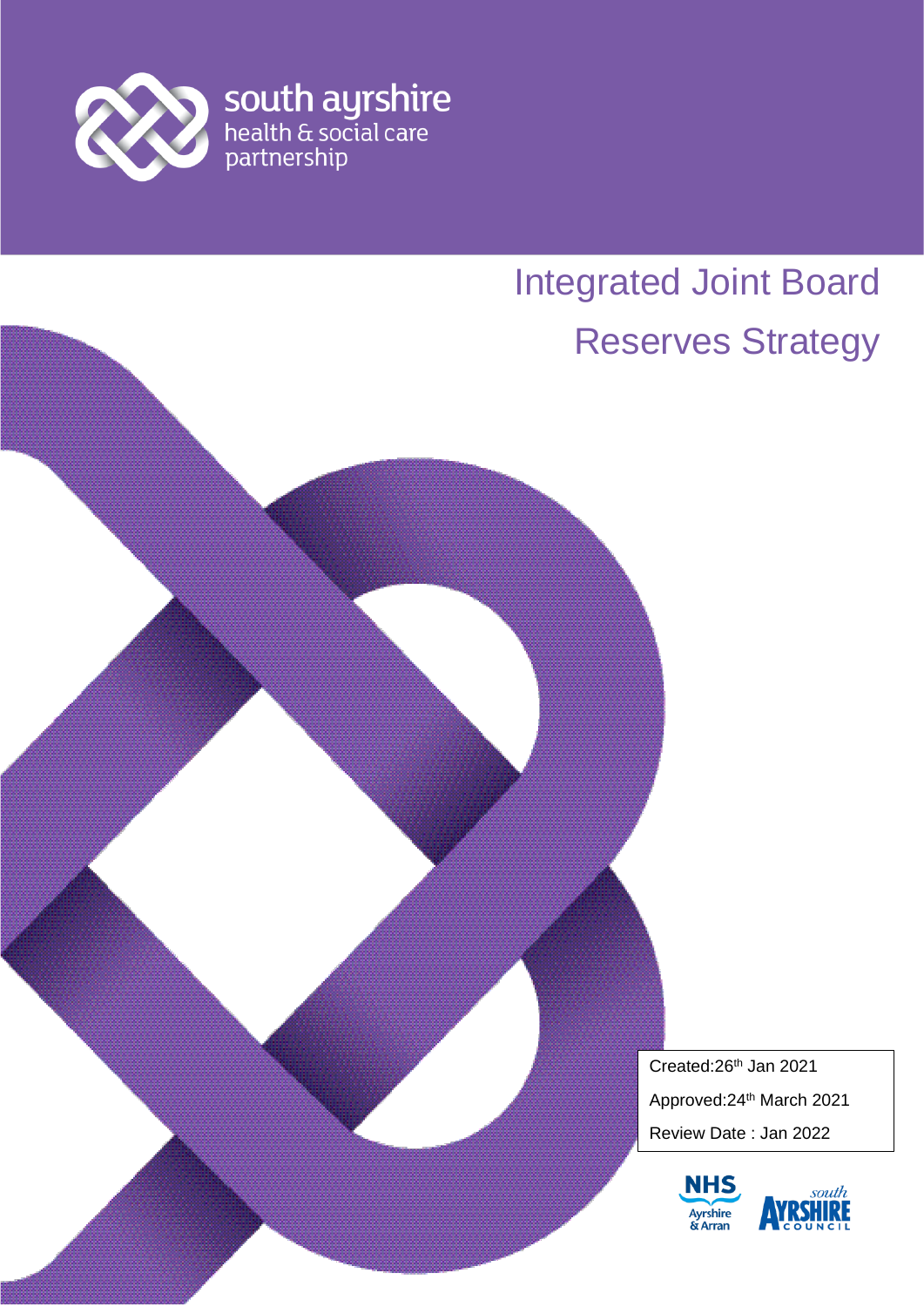

## **Contents**

| <b>Title</b>                                   | Page |
|------------------------------------------------|------|
|                                                |      |
| Statutory/ Regulatory Framework for Reserves 3 |      |
|                                                |      |
|                                                |      |
|                                                |      |
|                                                |      |
|                                                |      |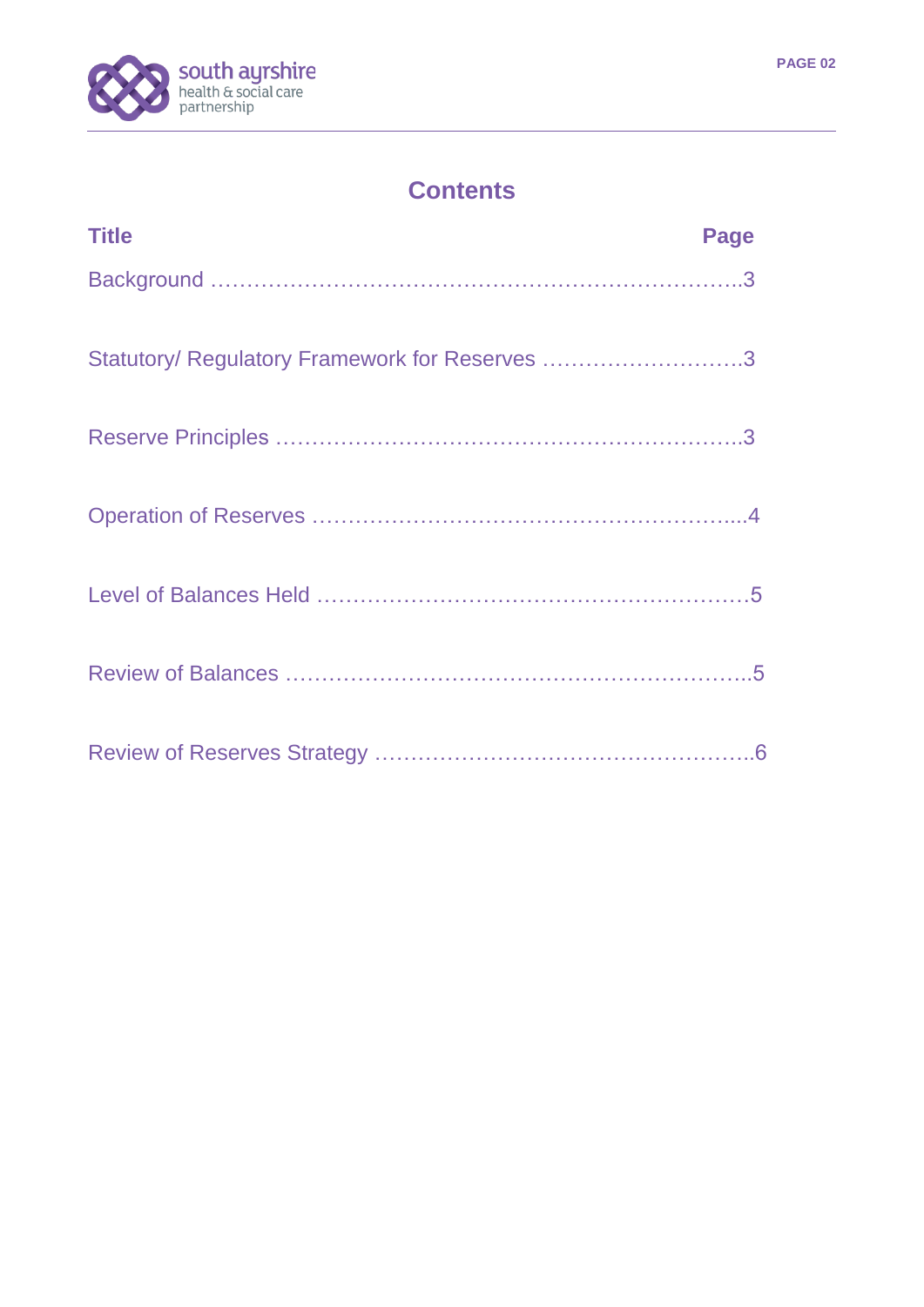

#### **Background**

The Chartered Institute of Public Finance and Accountancy (CIPFA) issued guidance to local authorities and similar bodies in the form of the Local Authority Accounting Panel (LAAP) Bulletin 55 – Guidance Note on Local Authority Reserves and Balances. This guidance outlines the framework for reserves, the purpose of reserves and key issues to be considered when determining the appropriate level of reserves. South Ayrshire Integration Joint Board (IJB) is classified as a Section 106 body under the Local Government (Scotland) Act 1973 and as such, it is able to hold reserves which should be accounted for in the financial accounts and records of the IJB. The purpose of a Reserves Strategy is to:

- Outline the statutory and regulatory framework underpinning the creation, use or assessment of the adequacy of reserves;
- Identify the principles to be employed by the IJB in assessing the adequacy of the IJB's reserves;
- Indicate how frequently the adequacy of the IJB's reserves and balances will be reviewed; and
- Set out arrangements relating to the creation, amendment and use of reserves and balances.

#### **Statutory/ Regulatory Framework for Reserves**

South Ayrshire Integration Joint Board (IJB) is a legal entity created by Parliamentary Order following Ministerial approval of the Integration Scheme and has been formally constituted under a body corporate model. The IJB is expected to operate under public sector best practice governance arrangements. The revenue budget for the day to day running costs of the Partnership is delegated by South Ayrshire Council and NHS Ayrshire and Arran (the Parties) and the Partnership subsequently commissions, through the use of Directions, services from these two partner organisations.

On 1 April 2015, the Scottish Government formally approved the Integration Scheme for the South Ayrshire IJB. This includes a section on reserves and balances which states that where an underspend in an element of the operational budget arises from specific management action, this will be retained by the IJB to either fund additional capacity in-year in line with its Strategic Plan or be carried forward to fund capacity in subsequent years of the Strategic Plan subject to the terms of the IJB's Reserves Strategy. Any windfall underspend will be returned to Parties in the same proportion as individual parties contribute to joint pressures.

#### **Reserve Principles**

In common with local authorities, the IJB can have reserves within a usable category. Local Government bodies, which includes the IJB for these purposes, may only hold usable reserves for which there is a statutory or regulatory power to do so. The Local Government Scotland Act 1973, includes provision for a General Fund reserve to be created and maintained.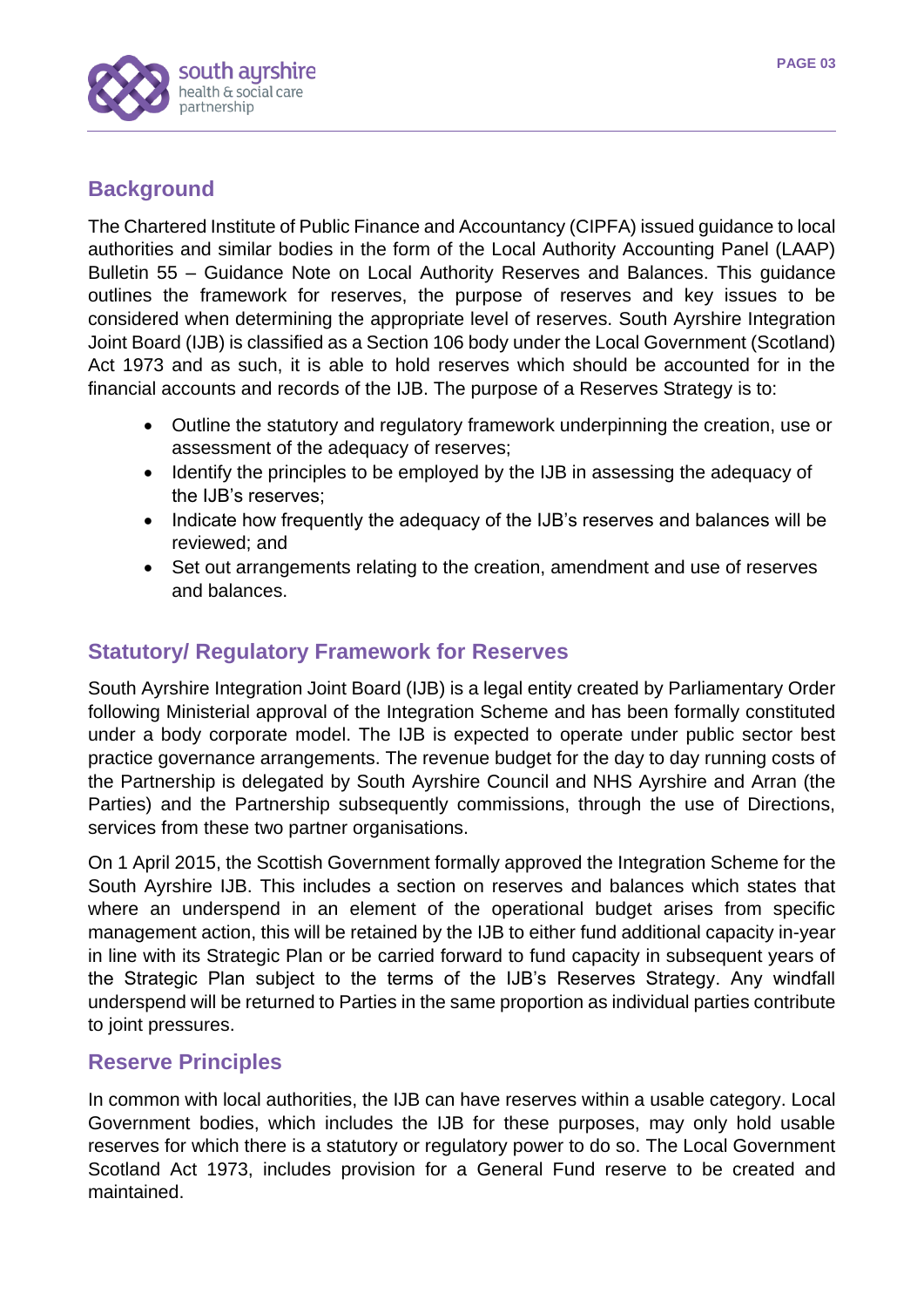

NHS Boards are not permitted to earmark funding allocations for carry-forward as a matter of course.

For each reserve there should be a clear protocol setting out:

- The reason for / purpose of the reserve:
- How and when the reserve can be used:
- Procedures for the reserves management and control; and
- The review timescale to ensure continuing relevance and adequacy.

Financial Regulations for South Ayrshire Health and Social Care Partnership were formally approved by the IJB on 28 October 2015. Section 4.14 of the Financial Regulations highlights that legislation empowers the IJB to hold reserves which should be accounted for in the financial accounts and records of the IJB.

This Reserves Strategy should be read in conjunction with the Financial Regulations of the IJB.

#### **Operation of Reserves**

Reserve Funds are established as part of good financial management. The purposes of reserve funds are as follows:

- As a working balance to help cushion the impact of uneven cash flows
- As a contingency to cushion the impact of unexpected events or emergencies and
- As a means of building up funds, often referred to as earmarked reserves, to meet known or predicted liabilities.

The balance of the reserve fund normally comprises three elements:

- Funds that are **earmarked** or set aside for specific purposes. In Scotland, under Local Government accounting rules, the IJB cannot have a separate Earmarked Reserve within the Balance Sheet, but can highlight elements of the General Fund Reserve Balance required for specific purposes. The identification of such funds can be highlighted from a number of sources:
	- Future use of funds for a specific purpose, as agreed by the IJB; or
	- Commitments made under delegated authority by the Chief Officer, which cannot be accrued at specific times (e.g. financial year-end) due to not being in receipt of the service or goods;
- Funds that are **not earmarked** for specific purposes, but are set aside to deal with unexpected events and emergencies; otherwise known as financial planning or unearmarked balance, may be held to meet:
	- Cost of potential commitments that may occur in the short to medium term
	- To fund capacity within service priorities as set out in the Strategic Plan.

Reserves are created by appropriating sums from the General Fund balance to the Movement in Reserves Statement (MiRS). Where a balance has been committed for a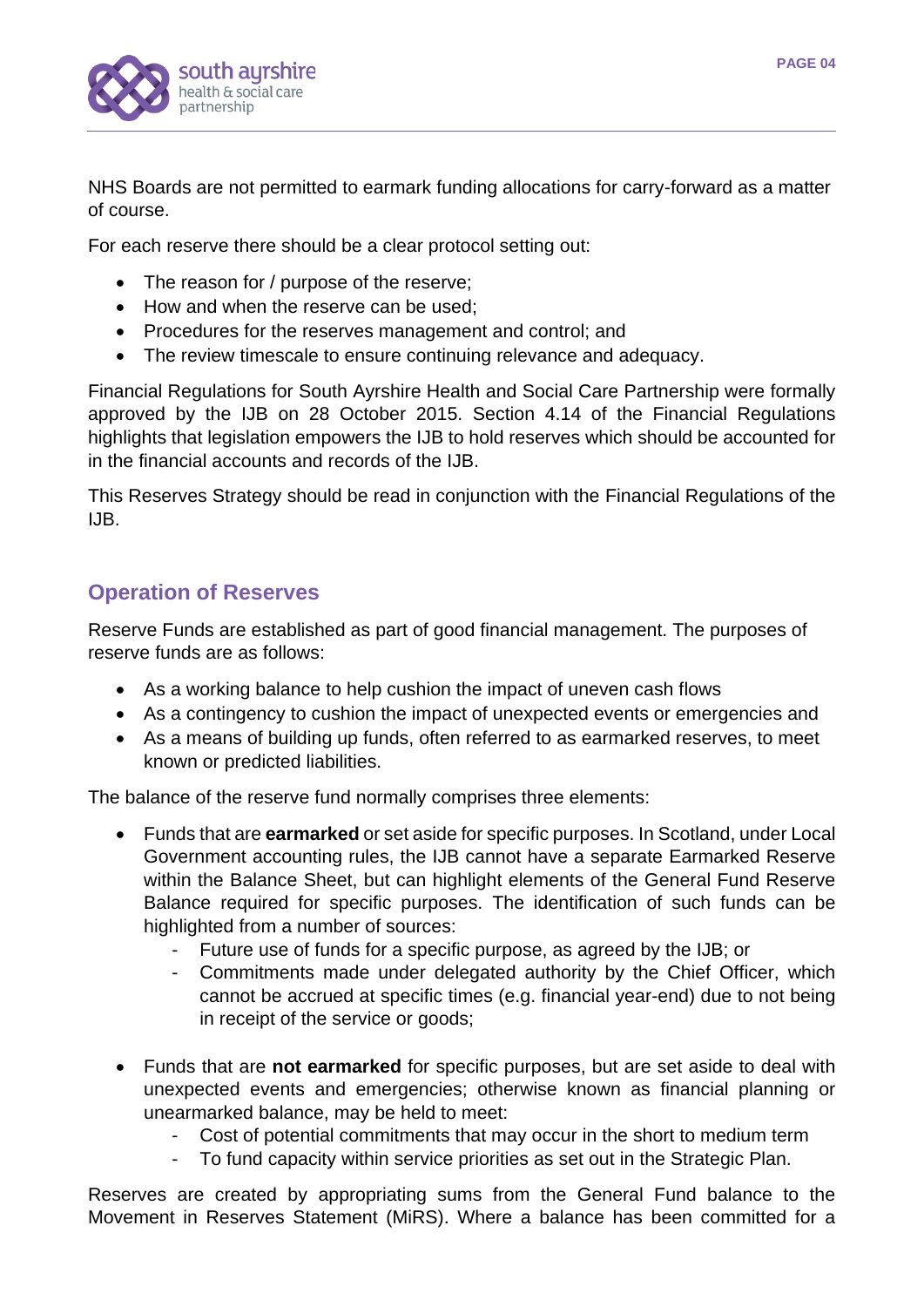

specific purpose and expenditure has been incurred or grant conditions met, a request should be made to the Chief Finance Officer in order that the balance is drawn down and matched to expenditure incurred. The subsequent Financial Management Report to the IJB will note that a budget transfer has taken place.

Where the balance exceeds expenditure incurred, the remaining balance will be reclassified as an unearmarked balance and treated accordingly.

#### **Level of Balances Held**

The Chief Finance Officer is responsible for advising the budgeted levels of balances the IJB should aim to hold (the prudential target). The IJB, based on this advise, should then approve the appropriate reserves strategy as part of the budget process.

There is no guidance on the minimum level of reserves that should be held. In determining the prudential target, the Chief Finance Officer is required to take account of the strategic, operational and financial risks facing the IJB over the medium term and the IJB's overall approach to risk management.

In recognition of the scale of the IJB's responsibilities, it is proposed to retain a prudent level of general reserves. The value of general reserves will be reviewed annually as part of the annual budget approval process and development of the Strategic Plan, taking account of the financial environment at that time.

Where it is assumed that the financial environment at the time of setting the budget does not support a prudent level of reserves to be held, this should be reported to the IJB together with an aspirational reserves position.

CIPFA recommend that reserves balances should be between 2% and 4% of revenue expenditure. The IJB should, therefore, in total, hold no more than 4% of annual revenue expenditure as desirable balances. Where balances are significantly in excess of this or not identified for future anticipated liabilities or projects, the IJB may consider transfer of the excess to fund specific projects. In the event that the IJB is unable to identify appropriate projects excess balances may, with IJB approval, transfer to partners in the same proportion as individual parties contribute to joint pressures.

While there is no defined level of reserves to be held, South Ayrshire Councils approved financial strategy states that the Council should aim to maintain uncommitted reserves at a minimum of 2% of the following year's net expenditure to meet the potential cost of unforeseen liabilities. The IJB will aspire to hold at least 2% of annual budgeted expenditure as general fund balances. This clearly needs to be balanced within the wider financial and strategic planning context.

#### **Review of Balances**

The value of other Reserves will be established as part of the annual financial accounts process. Following agreement from Director of Finance (NHS Ayrshire and Arran) and Head of Finance and ICF (Section 95 Officer) of South Ayrshire Council and approval by IJB.

The annual report will provide details of and the reason for retaining existing balances.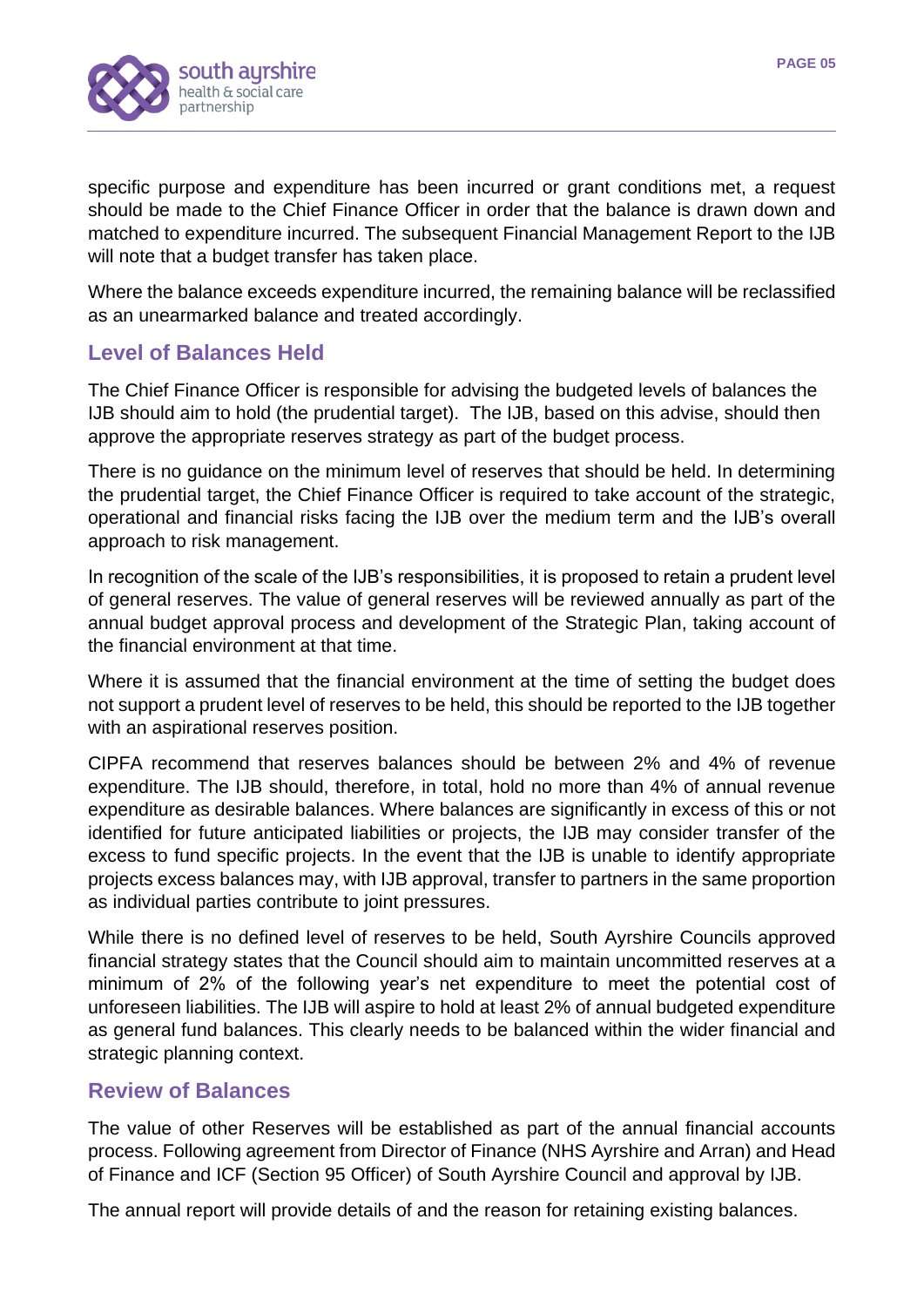

#### **Review of Reserves Strategy**

The IJB Reserves Strategy will be subject of review annually (in line with IJB budget approval) by the Chief Finance Officer, and where necessary, adjustments will be submitted to the IJB for approval.